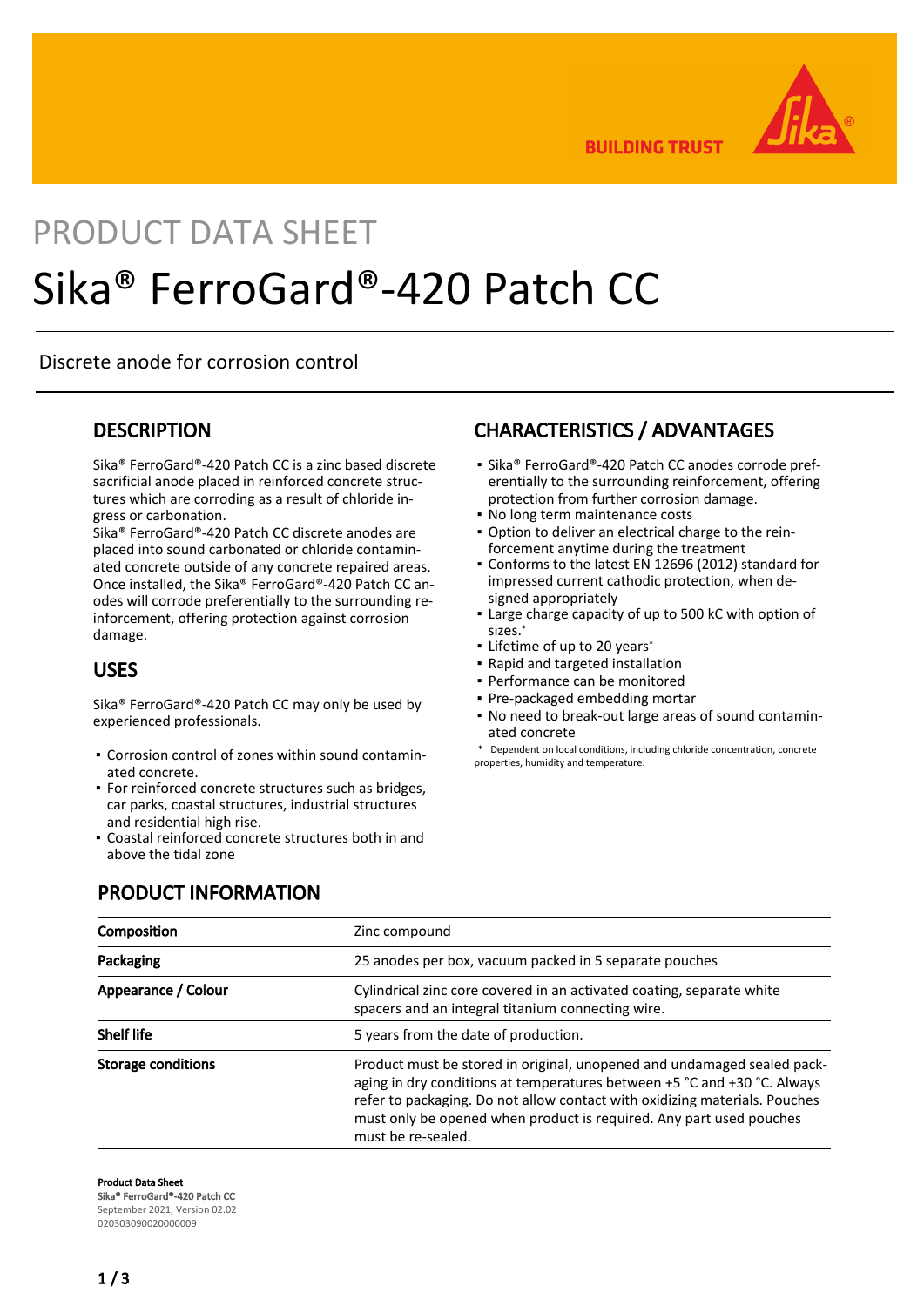| Length                       | $^{\sim}$ 115 mm                                                                                                                                                                    |                                                                                                  |
|------------------------------|-------------------------------------------------------------------------------------------------------------------------------------------------------------------------------------|--------------------------------------------------------------------------------------------------|
| <b>Diameter</b>              | $^{\sim}$ 18 mm                                                                                                                                                                     |                                                                                                  |
| Zinc weight                  | $^{\sim}$ 180 g                                                                                                                                                                     |                                                                                                  |
| <b>TECHNICAL INFORMATION</b> |                                                                                                                                                                                     |                                                                                                  |
| <b>Current density</b>       | $>0.2-2$ mA/m <sup>2</sup> * in corrosive environment.<br>Dependent on local conditions, including chloride concentration, con-<br>∗<br>crete properties, humidity and temperature. |                                                                                                  |
| <b>SYSTEM INFORMATION</b>    |                                                                                                                                                                                     |                                                                                                  |
| System structure             | Sika® FerroGard®-420 Patch CC<br>Sika® FerroGard®-500 Crete<br>Name                                                                                                                 | Other anode sizes are available with different zinc contents and profile:<br><b>Zinc content</b> |
|                              | Sika® FerroGard®-410 Patch CC                                                                                                                                                       | $^{\sim}65$ g                                                                                    |

#### APPLICATION INFORMATION

| Hole dimension          | Depth: 145 mm<br>Diameter: 30 mm |
|-------------------------|----------------------------------|
| Ambient air temperature | $+5 °C$ min                      |
| Substrate temperature   | $+5 °C$ min                      |

Sika® FerroGard®-415 Patch CC ~120 g

### BASIS OF PRODUCT DATA

All technical data stated in this Product Data Sheet are based on laboratory tests. Actual measured data may vary due to circumstances beyond our control. All technical data stated in this Product Data Sheet are based on laboratory tests. Actual measured data may vary due to circumstances beyond our control.

## IMPORTANT CONSIDERATIONS

In order that suitable current flow and lifetime be achieved from the Sika® FerroGard®-420 Patch CC anode, certain practical considerations must be taken into account.

- The Patch CC repair material cover for Sika® FerroGard®-420 Patch CC unit must be a minimum depth of 20 mm.
- When installed in an existing concrete repaired area, the resistivity of the repair material must be in the range 50-200% of the parent concrete.
- **Concrete repairs must be undertaken in accordance** to an acknowledged national standard such as EN 1504.
- Any cracks or delamination in the concrete which af-▪ fect ionic current flow will affect performance of the Sika® FerroGard®-420 Patch CC unit and must be pre-treated before anode installation.
- Design of the galvanic protection system must be un-▪ dertaken by an experienced qualified corrosion design engineer.
- **.** Installation must be carried out in accordance with engineers design and specification.

# ECOLOGY, HEALTH AND SAFETY

**BUILDING TRUST** 

#### REGULATION (EC) NO 1907/2006 - REACH

This product is an article as defined in article 3 of regulation (EC) No 1907/2006 (REACH). It contains no substances which are intended to be released from the article under normal or reasonably foreseeable conditions of use. A safety data sheet following article 31 of the same regulation is not needed to bring the product to the market, to transport or to use it. For safe use follow the instructions given in the product data sheet. Based on our current knowledge, this product does not contain SVHC (substances of very

Product Data Sheet Sika® FerroGard®-420 Patch CC September 2021, Version 02.02 020303090020000009